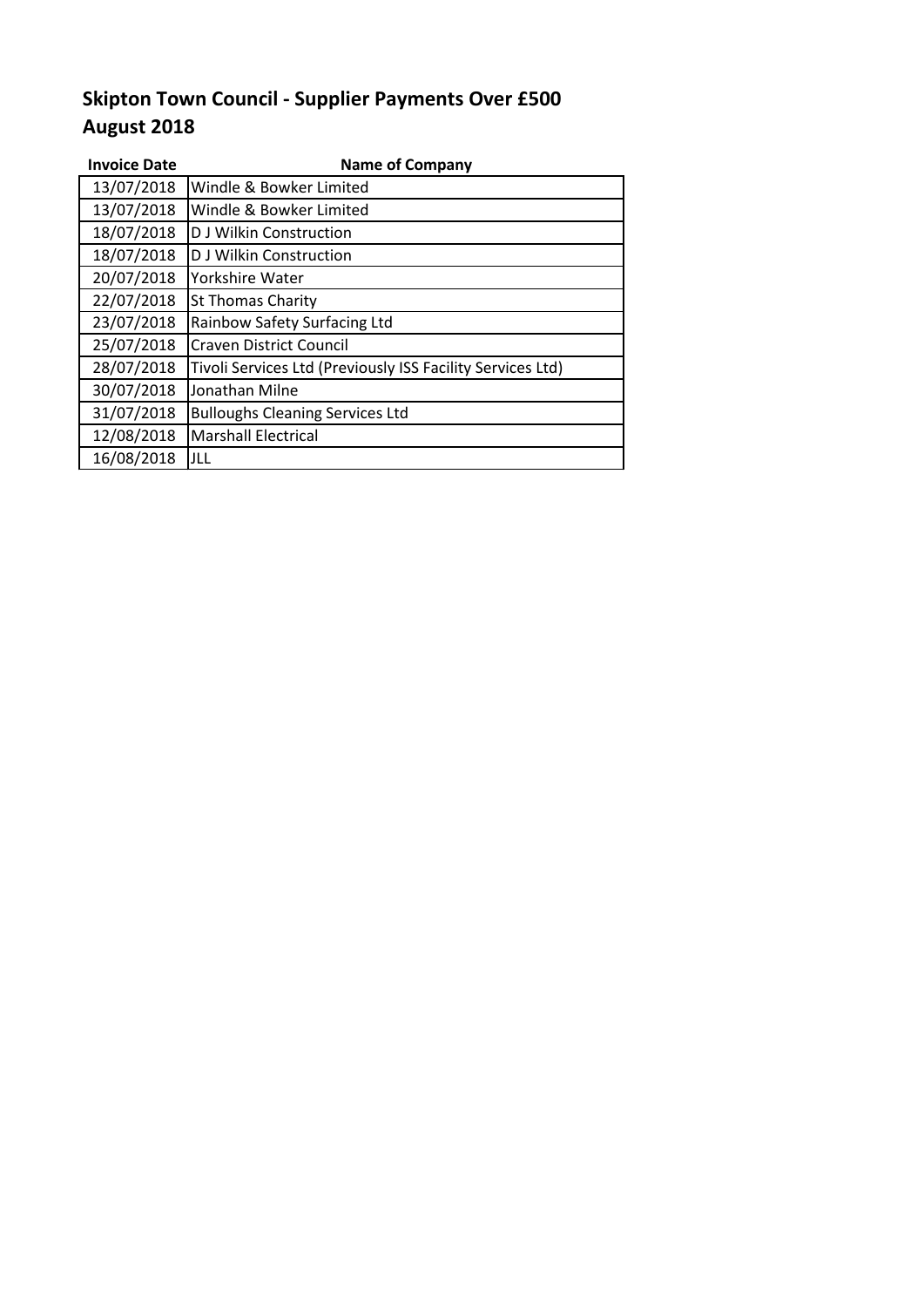| Reason                                                                            | <b>Net</b> |  |
|-----------------------------------------------------------------------------------|------------|--|
| Professional Services - Preparation of Financial Internal Audit Report 31/03/2018 |            |  |
| Professional Services - Preparation of Financial Statements 31/03/2018            |            |  |
| Laying Weed Barrier - Millennium Green Play Area                                  |            |  |
| Laying Tarmac - Millennium Green Play Area                                        |            |  |
| Water Services to Coach Street Toilets (Apr 18 to Jul 18)                         |            |  |
| Annual Rent for Broughton Road Allotments                                         |            |  |
| Repair to Safety Surfacing - Shortbank Recreation Ground                          |            |  |
| Associate Sposorship - Skipton Cycle Races                                        |            |  |
| Routine Works Grounds Maintenance Contract 2018-2019 (July 2018)                  |            |  |
| Labour - Grass Cutting and Maintenance                                            |            |  |
| Cleaning and Securing of Toilets (July 2018)                                      |            |  |
| Install Replacement Hand Dryers and Water Heater Feed at Coach Street Toilets     |            |  |
| Frontager Rent 31 - 41 High Street (29/09/18 to 24/12/18)                         |            |  |